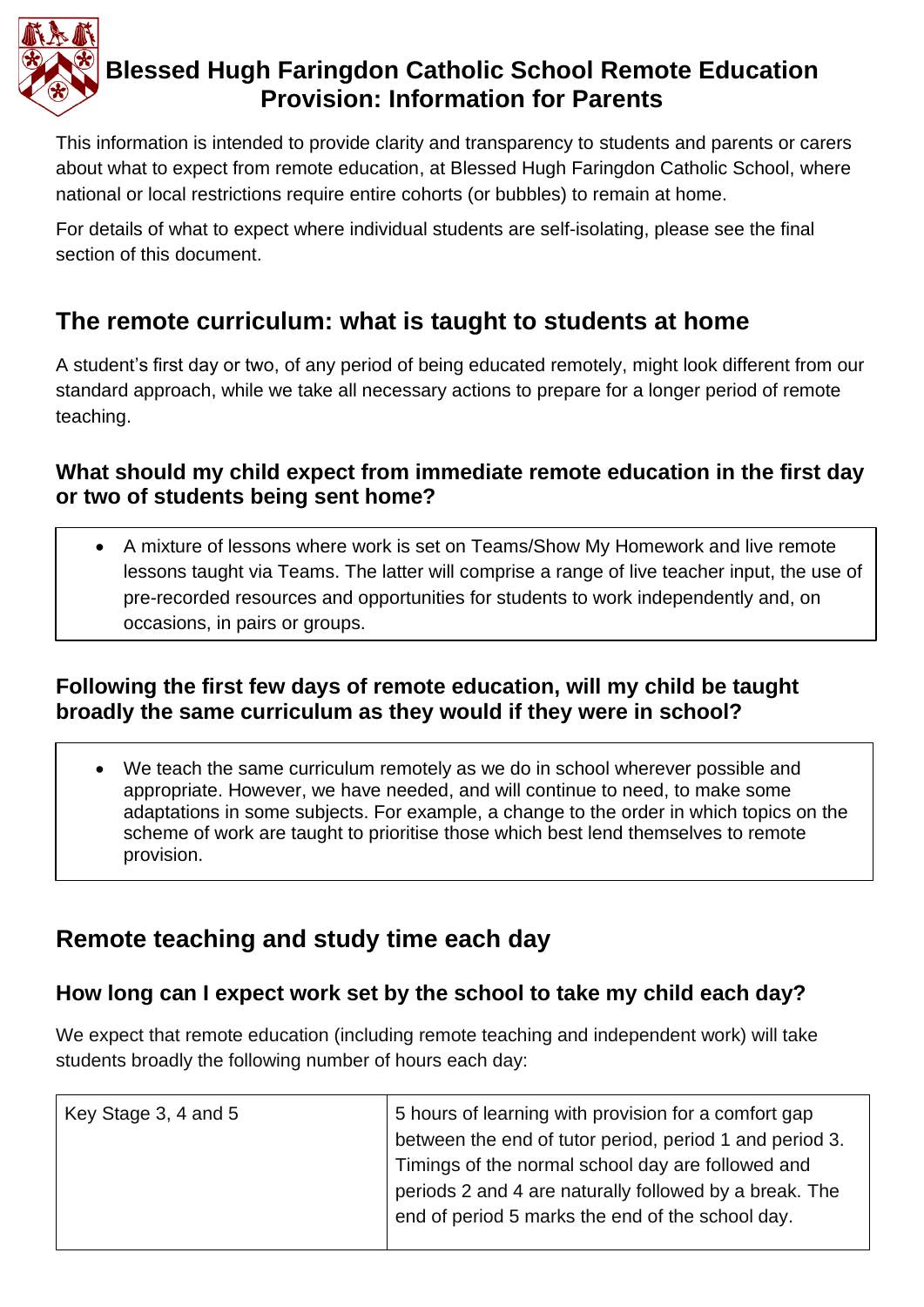## **Accessing remote education**

#### **How will my child access any online remote education you are providing?**

Online lessons are delivered via Microsoft Teams. Parents have been provided with guidance on how to access these via the link below:

[https://www.youtube.com/watch?v=SemjM2fHV2Q&feature=emb\\_logo](https://eur03.safelinks.protection.outlook.com/?url=https%3A%2F%2Fwww.youtube.com%2Fwatch%3Fv%3DSemjM2fHV2Q%26feature%3Demb_logo&data=04%7C01%7CS.Matthews%40hughfaringdon.org%7Caba60db6704642a2dd5f08d8b0da85ad%7C1ed17bf5191c4907b9581fed5864b6f1%7C0%7C0%7C637453799876841327%7CUnknown%7CTWFpbGZsb3d8eyJWIjoiMC4wLjAwMDAiLCJQIjoiV2luMzIiLCJBTiI6Ik1haWwiLCJXVCI6Mn0%3D%7C1000&sdata=93BBk7rhaDTjnl0pBuAREi2emJz2Lt%2BHdyGLeYdcCtA%3D&reserved=0)

#### **If my child does not have digital or online access at home, how will you support them to access remote education?**

We recognise that some students may not have suitable online access at home. We take the following approaches to support those students to access remote education:

- We have secured and issued laptops to students working from home in line with government guidance. As more become available, we will secure and distribute these, again, in line with government guidance.
- In addition, we have nine Vodafone SIM cards containing 30GB of free data, for 90 days, available to students where WIFI access, at home, is limited or poor. These are being distributed on a first come first served basis. Please contact Mrs Matthews if a SIM card would be of benefit.
- We acknowledge the government scheme via which schools can request additional data allowances for students. Details are available via the link below. If your child meets these criteria please contact us:
- [Increasing data allowances on mobile devices to support disadvantaged children -](https://get-help-with-tech.education.gov.uk/about-increasing-mobile-data) Get help with technology - [GOV.UK \(education.gov.uk\)](https://get-help-with-tech.education.gov.uk/about-increasing-mobile-data)
- Where printed materials are required these are made available, for collection, at reception, and will be posted home if collection is not possible.
- Where students are working from printed materials, they can submit work for teacher marking/feedback by handing it in at reception or posting it to school marked for the attention of the teacher(s) concerned.

### **How will my child be taught remotely?**

We use a combination of the following approaches to teach students remotely: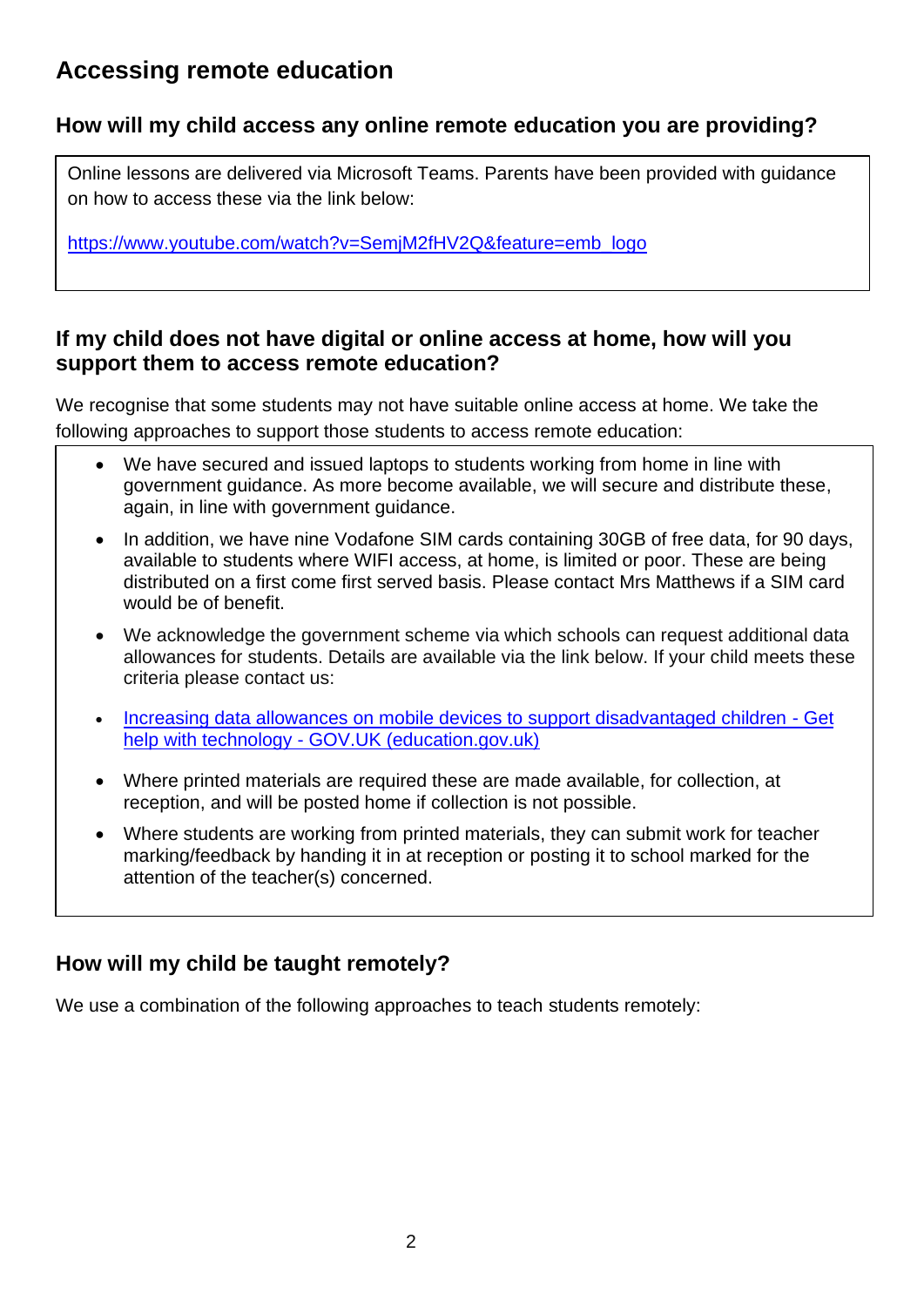- live teaching (online lessons) incorporating teacher input, use of pre-recorded resources and time for independent, pair and group work as appropriate. Where teachers are not presenting they remain online to support as needed.
- recorded teaching (e.g. Oak National Academy lessons, BBC Bitesize, video/audio recordings made by teachers) as part of live lessons or as the standalone approach where a teacher is not available.
- printed paper packs produced by teachers (e.g. workbooks, worksheets) for students without laptop access.
- textbooks and reading books students have at home
- commercially available websites supporting the teaching of specific subjects or areas, including video clips or sequences as part of live lessons or as standalone input where appropriate.
- long-term project work and internet research activities as appropriate to the topic taught. Long term project work will comprise interim deadlines.
- Where a teacher is unwell lesson materials and instructions will be provided on Teams/Show My Homework (SMH) by the teacher or a colleague. These will be printed for students without access to Teams/SMH.

## **Engagement and feedback**

#### **What are your expectations for my child's engagement and the support that we as parents and carers should provide at home?**

In this section, please set out briefly:

- It is expected that, with the exception of students without laptop access, students will attend all remote lessons.
- Where your child is ill and unable to attend lessons, parents should phone reception, to advise us, as would normally be the case.
- We expect parents to support by setting routines to support your child's education and to check that they are engaging and completing work.
- We expect parents to advise us if your child is experiencing any difficulty such that we can work with you to resolve the concern.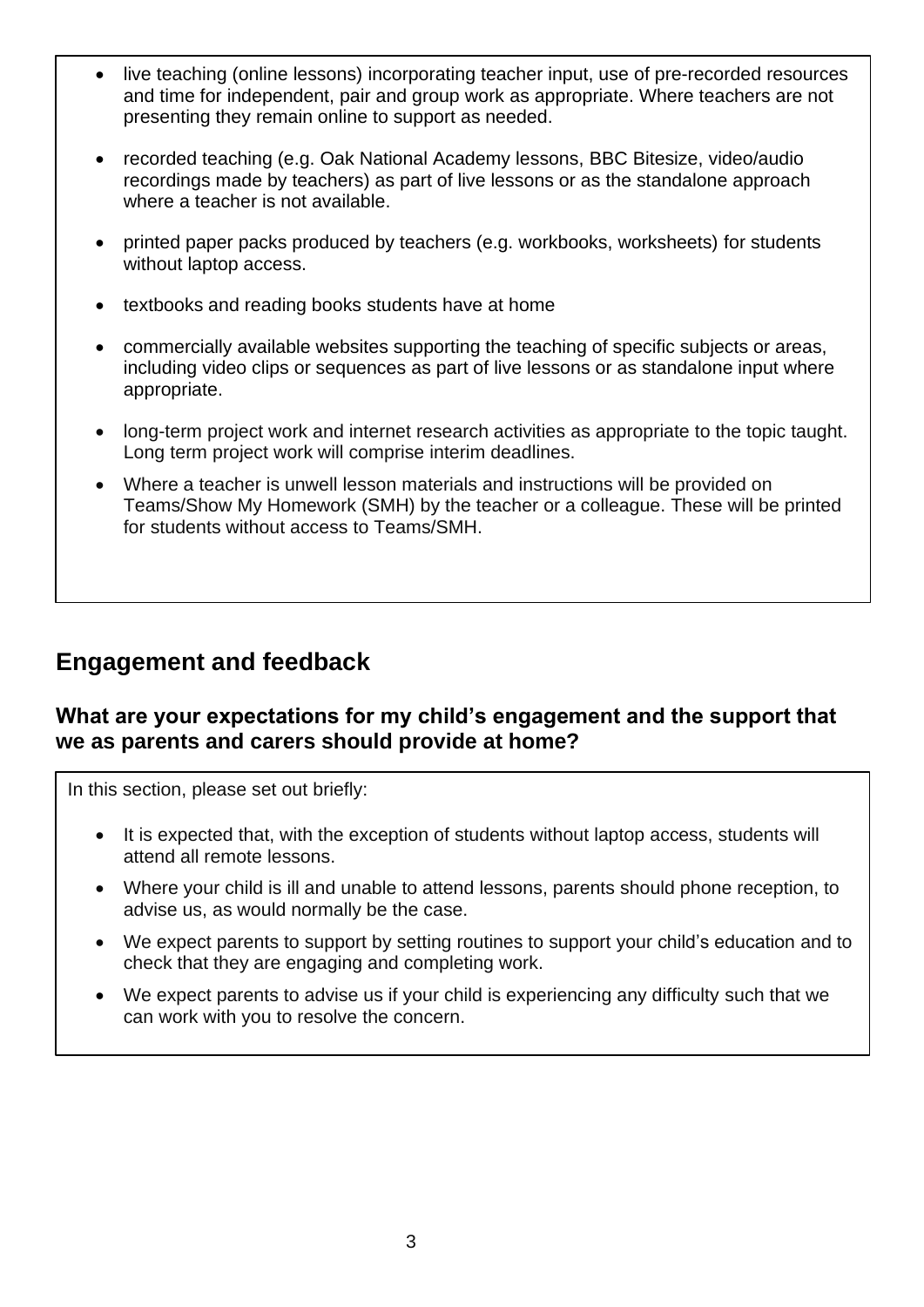#### **How will you check whether my child is engaging with their work and how will I be informed if there are concerns?**

- As per central government guidance, we will monitor attendance on a daily basis and contact home where we have not been provided with a reason for the lack of attendance.
- Where there is no response, from home, we will follow safeguarding procedures including a police welfare check where necessary.
- Where your child is attending but not engaging the subject teacher will contact you to discuss how to resolve this.

### **How will you assess my child's work and progress?**

Feedback can take many forms and may not always mean extensive written comments for individual children. For example, whole-class feedback or quizzes marked automatically via digital platforms are also valid and effective methods, amongst many others. Our approach to feeding back on pupil work is as follows:

- During lessons, student understanding and progress will be checked via question and answer sessions, comments in the chat option, 'hands up', teacher feedback on tasks set and clarification of points as needed.
- Students will receive feedback (oral and/or in writing) on key homework tasks submitted in line with our marking protocol.
- Some pieces will be self-assessed with reference to mark schemes/answer guidance.

## **Additional support for students with particular needs**

#### **How will you work with me to help my child who needs additional support from adults at home to access remote education?**

We recognise that some students, for example some students with special educational needs and disabilities (SEND), may not be able to access remote education without support from adults at home. We acknowledge the difficulties this may place on families, and we will work with parents and carers to support those students in the following ways:

• Teaching Assistants have been assigned to work with students on the SEND register face to face, if in school, and remotely if working from home. In some cases Teaching Assistants are working with individual students and, in others, with small groups.